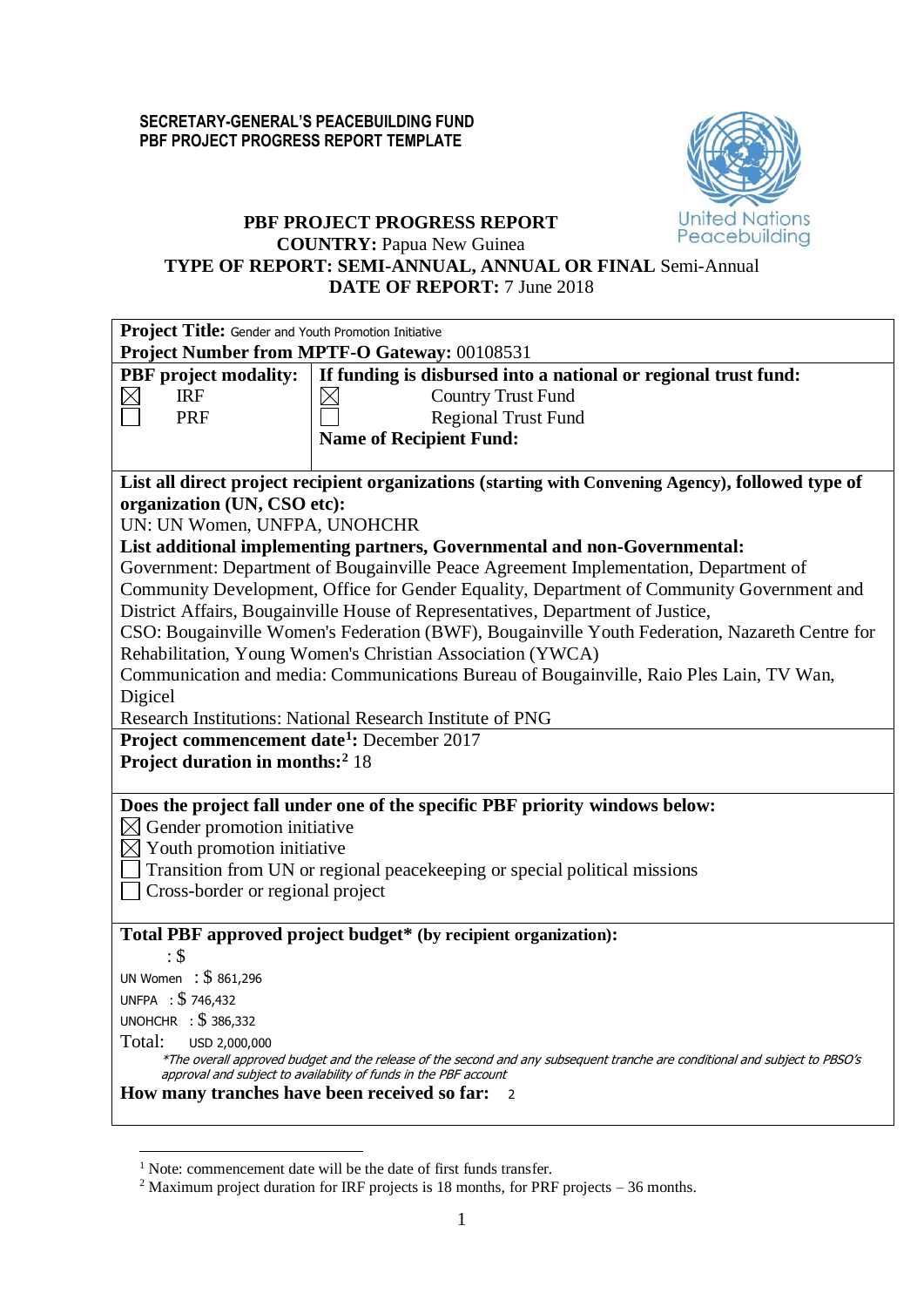## **Report preparation:**

Project report prepared by: Beatrice Tabeu, June Su, Kedar Poudyal and Stephen Paniu and Kedar Poudyal

Project report approved by: Adekemi Ndieli

Did PBF Secretariat clear the report: Yes

Any comments from PBF Secretariat on the report: Report cleared and ready for uploading

Has the project undertaken any evaluation exercises? Please specify and attach: N/A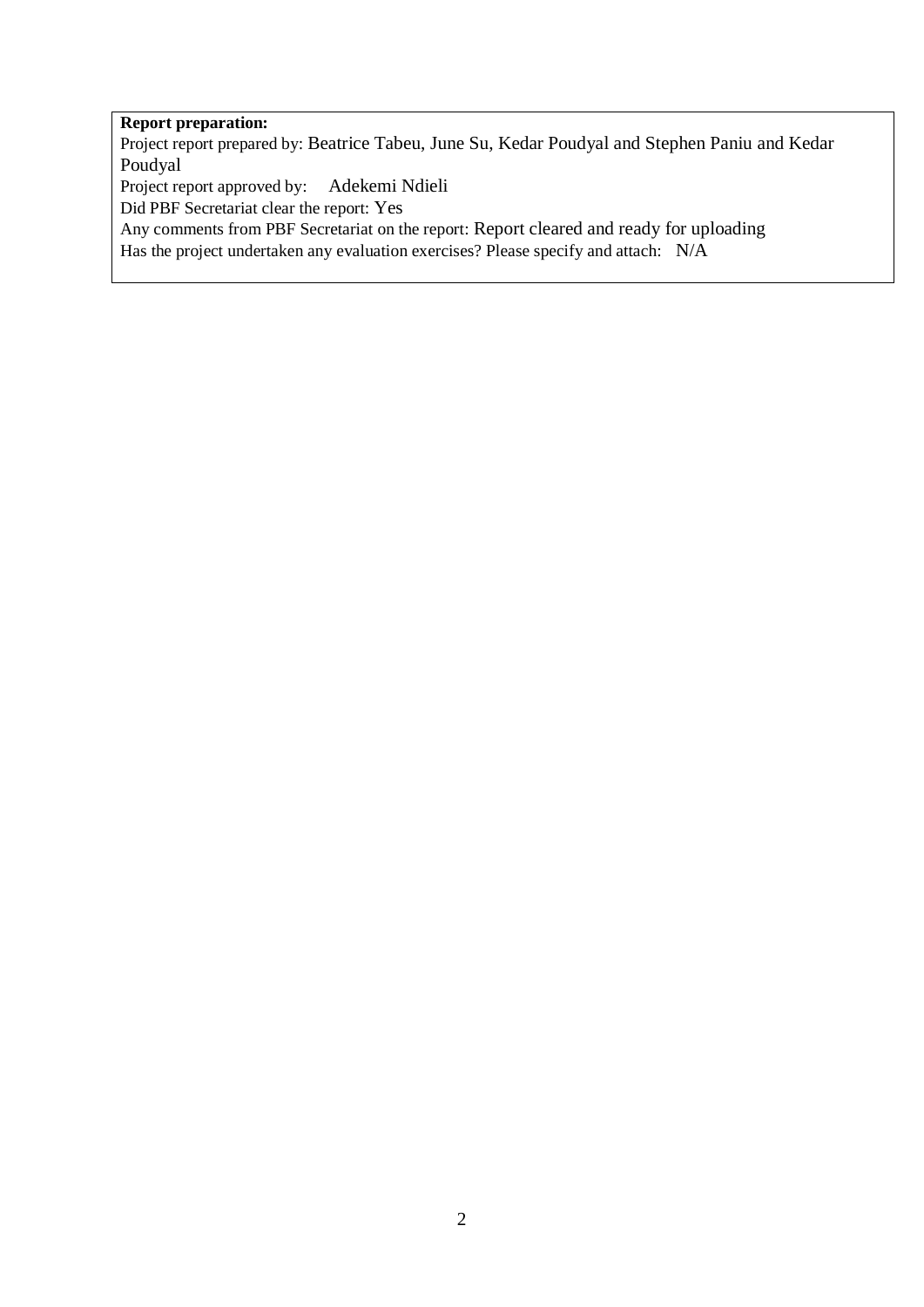#### *NOTES FOR COMPLETING THE REPORT:*

- *Avoid acronyms and UN jargon, use general / common language.*
- *Be as concrete as possible. Avoid theoretical, vague or conceptual discourse.*
- *Ensure the analysis and project progress assessment is gender and age sensitive.*

#### **PART 1: RESULTS PROGRESS**

### **1.1 Overall project progress to date**

Briefly explain the **status of the project** in terms of its implementation cycle, including whether all preliminary/preparatory activities have been completed (1500 character limit):

The project is on track to meet its deliverables, following adjustments to certain activities which had been impacted by delays. During the January to June 2018 period, the project has had to adapt in response to delays in the Autonomous Government of Bougainville's (ABG) broader referendum preparatory processes; external logistical constraints; and internal recruitment challenges. Affected activities have been rescheduled for implementation during June-December 2018. Subsequently, the majority of activities targeting women, youth and human rights capacity building (led by UN Women, UNFPA and OHCHR respectively) are now expected to be implemented by December 2018.

Project implementation capacity will also be bolstered by a larger project team based in Bougainville, which is currently led by a project coordinator.

All preparatory activities have been completed, including broad consultations with key government departments, civil society, human rights defenders, and target beneficiaries. Meetings were held with the Chief Secretary, Secretaries of the Departments for Justice, Community Development and Community Government, Speaker of the Parliament and Media Bureau.

Two high level government stakeholder consultations were held in December 2017 and February 2018 to socialise the relevance of GYPI activities and ensure stakeholders understood GYPI's objectives and expectations. A following workshop inducted stakeholders on aspects of GYPI's practical implementation.

Given the recent/current political/peacebuilding/ transition situation/ needs in the country, has the project been/ does it continue to be **relevant** and well placed to address potential conflict factors/ sources of tensions/ risks to country's sustaining peace progress? Please illustrate. If project is still ongoing, are any adjustments required? (1500 character limit)

The project remains highly relevant to Bougainville. Though GYPI focuses on equal participation of youth, women, and people with disabilities in the referendum scheduled for June 2019, its overall objective is to contribute towards achieving sustainable peace in Bougainville by strengthening accountability and addressing capacity gaps within government and right holders.

In the absence of a fully operational referendum commission, primary responsibility for operational implementation of the referendum has been assigned to the Department for Community Government, and Department for Community Development which are both key implementing partners for the GYPI project. They are responsible for ensuring that elected representatives, implementing officers and the public are aware, informed and prepared for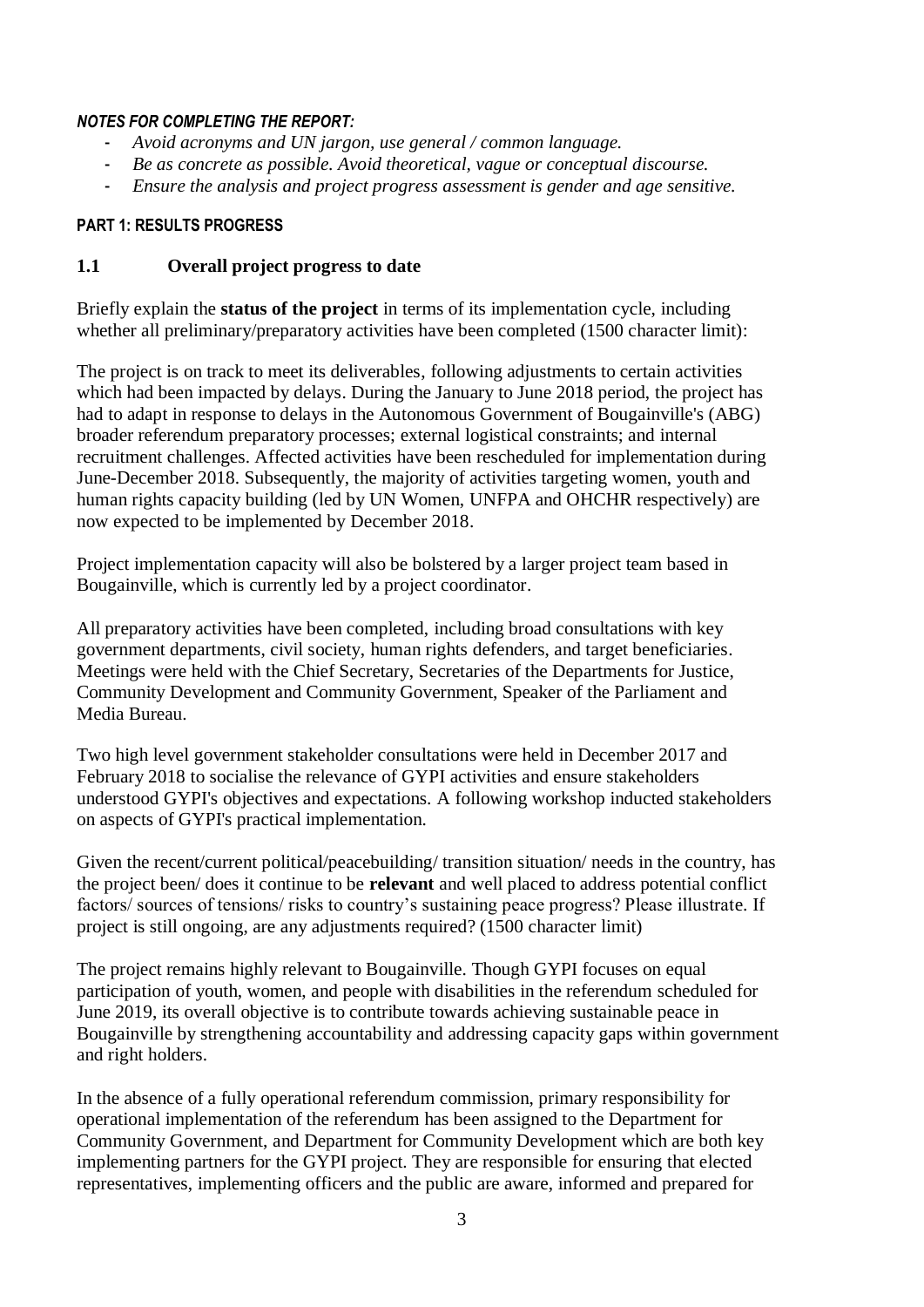referendum. Both Departments, have limited capacity and resources to direct towards referendum preparedness.

With no Bougainville Referendum Commission fully operational to provide the ABG with direction, the project's cross-sector partnerships are particularly critical to public referendum awareness and readiness. The project supports both ABG and civil society partners to sensitise stakeholders on gender, human rights and youth dimensions of the referendum.

Project implementation has suffered set back to some extent during January to June 2018, however partners have made adjustments to ensure that the project regains momentum and will stay on track.

In a few sentences, summarize **what is unique/ innovative/ interesting** about what this project is trying/ has tried to achieve or its approach (rather than listing activity progress) (1500 character limit).

The project is unique in three aspects:

1. The project applies a joint approach to enhance public accountability of duty bearers (ABG institutions); and to establish and strengthen dialogue and coordination mechanisms and platforms for target rights holders to take ownership in the lead up to, and following the referendum.

2. The project focuses on promoting and strengthening the critical role that women, youth and persons with disabilities hold as existing and potential agents of peace and change in Bougainville. The project supports community-led iniatives and initiatives to connect women, youth and persons with disabilities to higher political platforms. It is working with the ABG to set up and strengthen institutions responsible for the protection of human rights and enhancement of gender equality.

3. Importantly, certain project activities will facilitate critical engagement between Bougainvilleans and Papuan civil society on reconciliation and peace, to help generate broader awareness, understanding and support for referendum processes across Papua New Guinea.

ABG efforts to facilitate referendum preparedness have been affected by various institutional constraints and delays. The project's cross-sectoral partnerships between UN agencies, the ABG and local government and civil society will assist partners to coordinate better and leverage their strengths and resources to address anticipated and unexpected developments in the lead up to the referendum.

Considering the project's implementation cycle, please **rate this project's overall progress towards results to date**: on track

In a few sentences summarize **major project peacebuilding progress/results** (with evidence), which PBSO can use in public communications to highlight the project (1500 character limit): The project is one-third through implementation cycle, with approximately 70% of activities now scheduled to occur in the second half of 2018. Project progress to date includes: - Terms of Reference (ToR) developed for a Parliamentary Human Rights Committee, through the support of UNOHCHR. As per the request by the Speaker of the Bougainville Parliament, UN provided technical support in drafting the terms of reference and conducted consultative meetings with parliamentarians on the draft which was finalised in April. The ToR is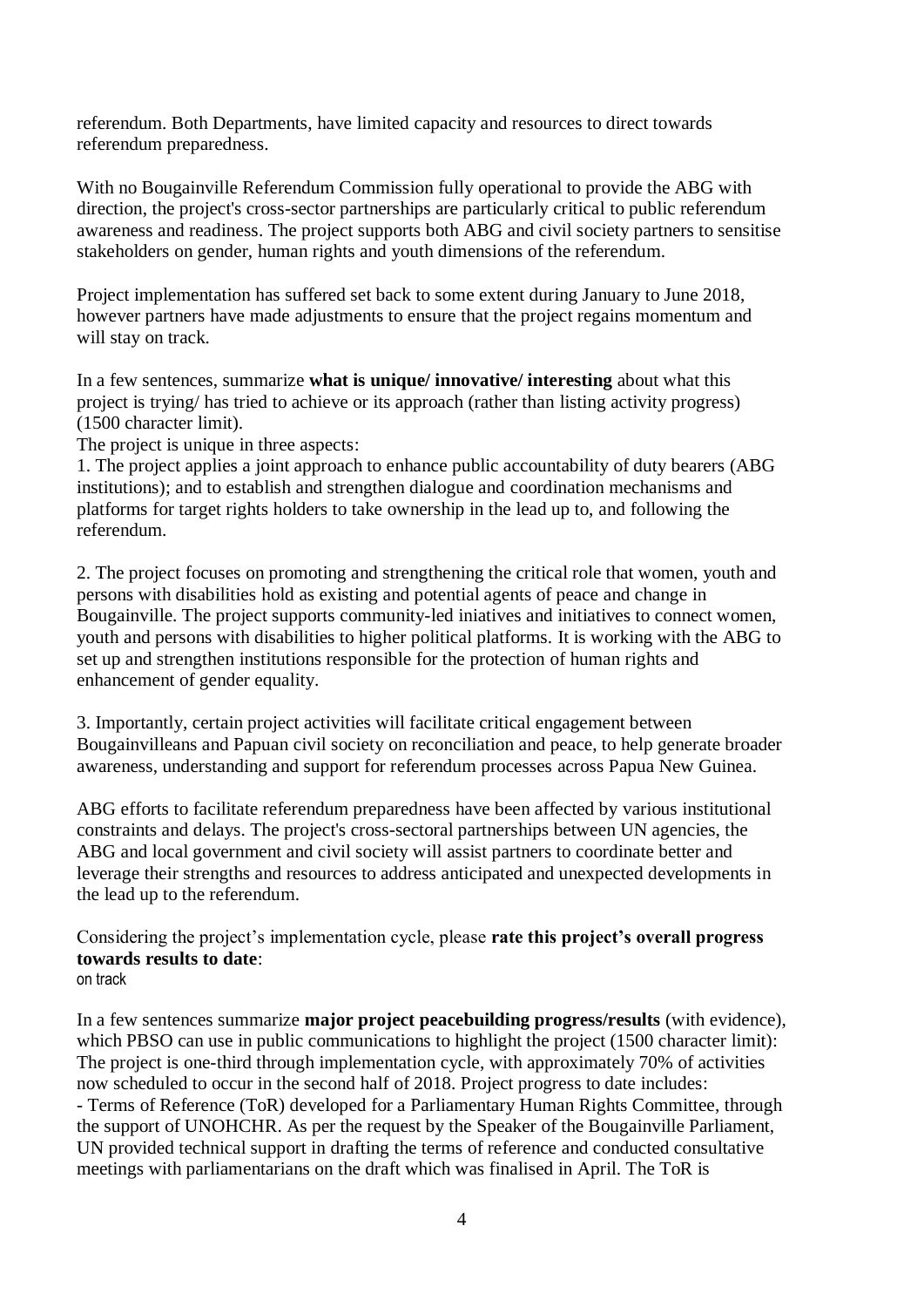scheduled to be tabled in Parliament in June 2018. The Committee will monitor human rights, receive alleged human rights violations, and make appropriate recommendations to the ABG Executive through Parliament.

- Through UNFPA's support, construction of three youth resource centres at Kubu, Arawa and Buin is almost complete. These centres will provide youth with access to safe recreational spaces and resources on referendum, peacebuilding and other thematic subjects.

- In February 2018 UN Women supported the Department of Community Government to deliver a high-level induction workshop to ABG stakeholders who will be involved with ensuring that Bougainville's 33 constituencies are referendum ready by 31 December 2018. The workshop enabled participants to understand individual ABG agency roles and responsibilities, referendum checklists and coordination mechanisms. This induction mapped out how government agencies will roll out referendum activities.

In a few sentences, explain how the project has made **real human impact**, that is, how did it affect the lives of any people in the country – where possible, use direct quotes that PBSO can use in public communications to highlight the project (1500 character limit):

Induction workshops on community government on roles and responsibilites have helped male community government leaders realise and understand that women are key players in decision making processes. Male workshop participants came to appreciate women as colleagues and capable partners and leaders.

If the project progress assessment is **on-track**, please explain what the key **challenges** (if any) have been and which measures were taken to address them (1500 character limit).

The project is on track. An ongoing challenge is the slow progress in the ABG's preparation of the referendum, the pace of which is expected to pick up in the lead up to June 2019. Specific challenges impacting on project implementation are:

- delays in the full establishment of the Referendum Commission that is intended to guide ABG's work

- delays in the release of key messaging on referendum awareness raising

- delays caused by the limited capacity or availability of partners and key stakeholders

- interally, recruitment of suitable personnel to implement the project

The project has addressed these challenges by:

- Prioritising activities that are not contingent on the full functioning of the Referendum Commission

- Focusing on sensitising and capacity-building of government and rights holders

- Rescheduling and consolidating activities, to capitalise and build on the outcomes of major upcoming meetings occuring in the latter half of 2018

- Maintaining clear regular engagement with partners on developments and changes

- Placing a programme coordinator in Buka to provide ground presence for the three RUNOs, manage stakeholder engagment and personnel in Bougainville

Operational challenges arising from an unforseeable political /social situation in Bougainville affected implementaiton. Disrupted flights and security incidents affected transport and business operations delayed implementation. Project partners are factoring such challenges in their future planning.

If the assessment is **off-track**, please list main reasons/ **challenges** and explain what impact this has had/will have on project duration or strategy and what **measures** have been taken/ will be taken to address the challenges/ rectify project progress (1500 character limit):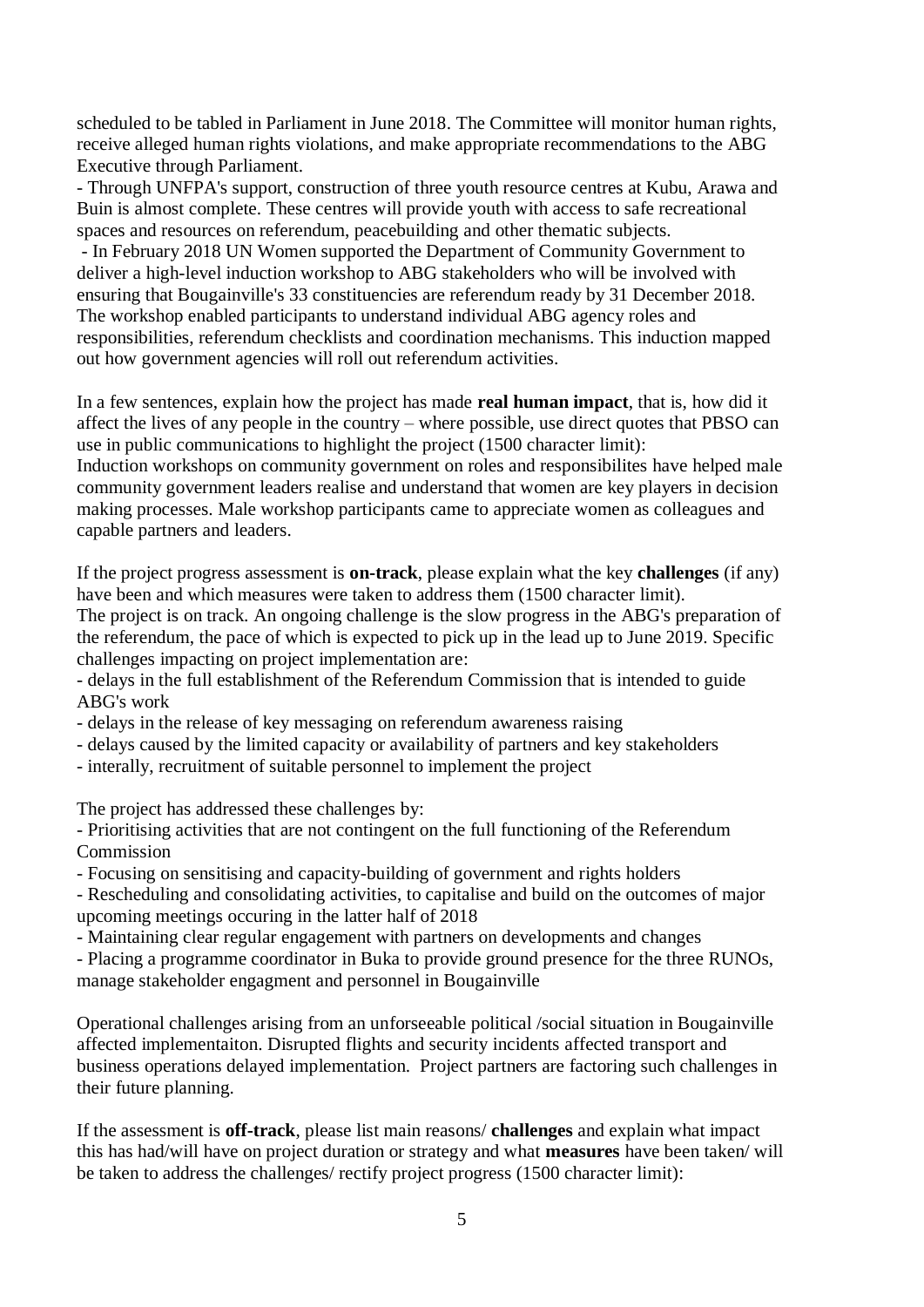Please attach as a separate document(s) any materials highlighting or providing more evidence for project progress (for example: publications, photos, videos, monitoring reports, evaluation reports etc.). List below what has been attached to the report, including purpose and audience.

## **1.2 Result progress by project outcome**

*The space in the template allows for up to four project outcomes. If your project has more approved outcomes, contact PBSO for template modification.*

**Outcome 1:** ABG institutions are increasingly accountable to women and youth for a free and fair Referendum.

## **Rate the current status of the outcome progress: on track**

**Progress summary:** *Describe main progress under this Outcome made during the reporting period (for June reports: January-June; for November reports: January-November; for final reports: full project duration), including major output progress (not all individual activities). If the project is starting to make/ has made a difference at the outcome level, provide specific evidence for the progress (quantitative and qualitative) and explain how it impacts the broader political and peacebuilding context. Where possible, provide specific examples of change the project has supported/ contributed to as well as, where available and relevant, quotes from partners or beneficiaries about the project and their experience. (3000 character limit)?* 

Output 1.1a: Support the establishment and effective functioning of accountability systems and mechanisms, to enable Referendum related institutions meaningfully engage women, youth and persons with disabilities

- In March 2018, UN Women supported two Department of Community Government workshops targeting community government and district representatives. 162 community government elected leaders (40% women) learned about the key functions of community government, developed 2018 activities and five year strategic plans and were inducted on referendum readiness implementation. Workshops were held in north and south Bougainville.

- UNOHCR supported the development of terms of reference for a Parliamentary Human Rights Committee, which will be tabled in June 2018. The Committee will be responsible for monitoring human rights, addressing allegations of human rights violations, and developing recommendations to the ABG Executive through Parliament.

Output 1.1b: Facilitate participation of women and youth networks in task forces and committees established by responsible institutions:

- From January to June 2018, UNFPA focused on Youth Plenary and project coordination between UNFPA, the Department for Community Government and youth associations

**Outcome 2:** Women and youth effectively participate in delivering a violence-free Referendum in the Autonomous Region of Bougainville.

## **Rate the current status of the outcome progress: on track**

## **Progress summary:** *(see guiding questions under Outcome 1)*

Output 2.1: Strengthened capacity of women and youth to foster unity and reduce triggers of conflict for a violence-free Referendum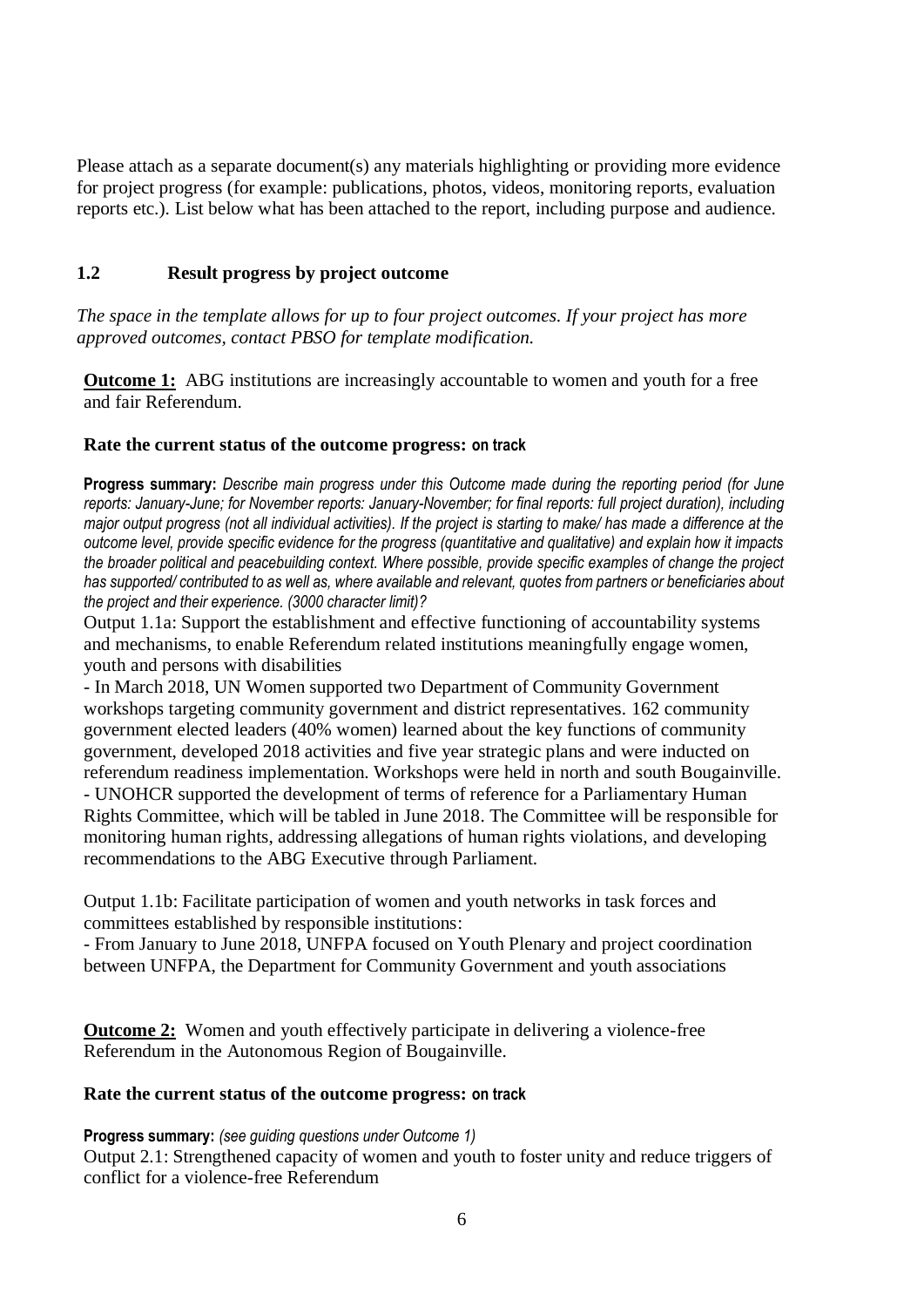Output 2.1b: Support the use of Youth Resource Centre as a central hub for information dissemination on the referendum

- UNFPA supported the construction of three youth centres which will host Department of Community Government district youth programs. This activity incidentally strengthened coordination on youth programs between development agencies in Bougainville, with UNFPA and the Australian aid program to Bougainville agreeing to share work plans to streamline support to the 15 district youth associations.

## **Outcome 3:** N/A

### **Rate the current status of the outcome progress: Please select one**

**Progress summary:** *(see guiding questions under Outcome 1)* 

**Outcome 4:** N/A

#### **Rate the current status of the outcome progress: Please select one**

**Progress summary:** *(see guiding questions under Outcome 1)* 

## **1.3 Cross-cutting issues**

| <b>National ownership:</b> How has the        | The Bougainville government has demonstrated project             |
|-----------------------------------------------|------------------------------------------------------------------|
| national government demonstrated              | ownership by:                                                    |
| ownership/commitment to the project           | - integrating the project's outcome areas into its annual        |
| results and activities? Give specific         | implementation plan                                              |
| examples. (1500 character limit)              | - being fully involved throughout activity implementation        |
|                                               | - initiating requests, in recognition of the project's technical |
|                                               | support capabilities. Following the sucessful development        |
|                                               | of Terms of Reference for a Parliamentary Human Rights           |
|                                               | Committee, the House of Representatives requested                |
|                                               | comprehensive training from the UN for all                       |
|                                               | parliamentarians on human rights, gender and other               |
|                                               | thematic areas.                                                  |
| <b>Monitoring:</b> Is the project M&E plan on | The M&E plan has experienced delays which are being              |
| track? What monitoring methods and            | addressed. The project baseline was delayed due to               |
| sources of evidence are being/have been       | recruitment difficulties however, baseline will be               |
| used? Please attach any monitoring-           | completed by the end of June 2018. This baseline will            |
| related reports for the reporting period.     | further stregthen the M&E plan, with formal monitoring           |
| (1500 character limit)?                       | activities commencing from July 2018. Monitoring will            |
|                                               | track the majority of acitivites scheduled for                   |
|                                               | implementation from June 2018 to June 2019. Monitoring           |
|                                               | material from January-June 2018 comprises of pre and             |
|                                               | post-training questionaires, activity completion reports,        |
|                                               | personnel reporting, consultant and activity written             |
|                                               | deliverables, and partner and stakeholder feedback.              |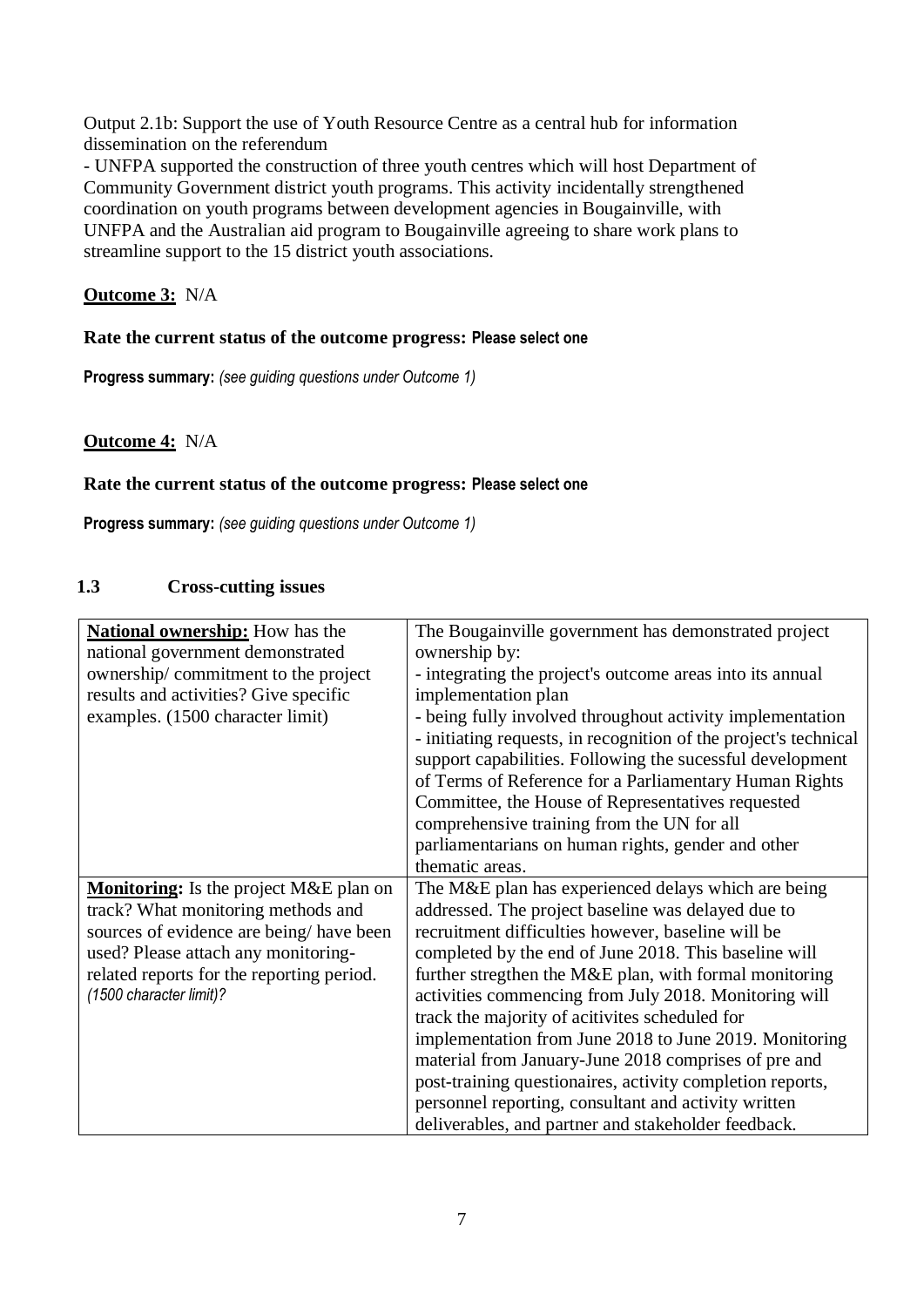| <b>Evaluation:</b> Provide an update on the     | The project is at one-third through implementation, with     |
|-------------------------------------------------|--------------------------------------------------------------|
| preparations for the external evaluation        | the majority of activities scheduled from June 2018          |
| for the project, especially if within last 6    | onwards.                                                     |
| months of implementation or final report.       |                                                              |
| Confirm available budget for evaluation.        | A budget of \$50,000 has been allocated for an end of        |
| (1500 character limit)                          | project evaluation, to be scheduled in 2019.                 |
| <b>Catalytic effects (financial):</b> Did the   | The project has yet to leverage non-PBF funding              |
| project lead to any specific non-PBF            | commitments, however the project steering committee and      |
| funding commitments? If yes, from               | personnel and partners are considering ways to attract       |
| whom and how much? If not, have any             | additional financial contributions.                          |
| specific attempts been made to attract          |                                                              |
| additional financial contributions to the       |                                                              |
| project and beyond? (1500 character limit)      |                                                              |
| <b>Catalytic effects (non-financial):</b> Did   | Up-skilling of Community government elected leaders          |
| the project create favourable conditions        | (both men and women) through capacity building has led       |
| for additional peacebuilding activities by      | to the ABG recognising them as the key players in            |
| Government/ other donors? If yes, please        | faciliating and rolling out referendum activities in         |
| specify. (1500 character limit)                 | communities.                                                 |
| <b>Exit strategy/sustainability:</b> What steps | The project is supporting the strengthening of new and       |
| have been taken to prepare for end of           | existing governance and peacebuilding institutions and       |
| project and help ensure sustainability of       | platforms through consultative and participatory processes   |
| the project results beyond PBF support          | that emphasise local ownership. Project activities include   |
| for this project? (1500 character limit)        | training of trainers on gender, human rights, leadership and |
|                                                 | political participation; and will promote peer-to-peer       |
|                                                 | knowledge exchange. UN project staff will also take          |
|                                                 | efforts during project implementation to encourage           |
|                                                 | partners and other development actors to consider project    |
|                                                 | sustainability and future resourcing, particularly when      |
|                                                 | coordinating end of activities.                              |
| <b>Risk taking:</b> Describe how the project    | This is GYPI's first bi-annual project report. During        |
| has responded to risks that threatened the      | January to June 2018, identified project risks were:         |
| achievement of results. Identify any new        | 1) Limited capacity of local partners, affecting timely      |
| risks that have emerged since the last          | implementation                                               |
| report. (1500 character limit)                  | 2) All three UN agencies have experienced delays in the      |
|                                                 | recruitment and deployment of suitable project personnel.    |
|                                                 | This has affected implementation capacity.                   |
|                                                 | The first risk has been addressed through timely             |
|                                                 | communication with local partners and temporary capacity     |
|                                                 | supplementation: UNFPA has recruited an officer to           |
|                                                 | support partner implementation and UN Women has              |
|                                                 | engaged consultants to collaborate with the Department of    |
|                                                 | Community Government.                                        |
|                                                 |                                                              |
|                                                 | To address the second risk, full time staff from country     |
|                                                 | office were deployed to Bougainville to oversee              |
|                                                 | implementation and remained engaged with stakeholders.       |
|                                                 | Recruitment issues were addressed by identifying suitable    |
|                                                 | candidates through development partner networks. Key         |
|                                                 | positions for the Bougainville-based project team are        |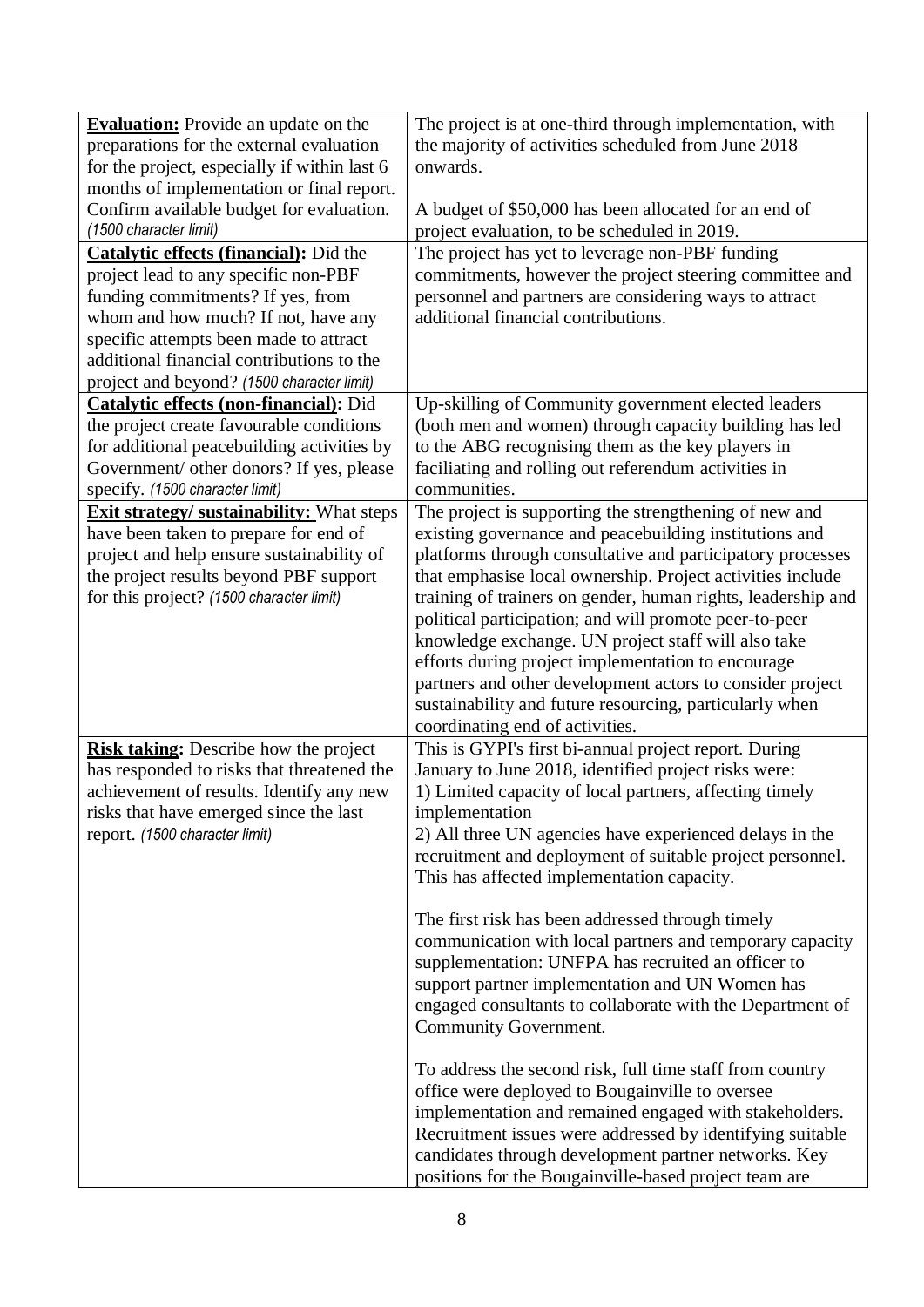| expected to be filled in time for implementation of the<br>majority of activities.                                                                                                                                                                                                                                                                                                                                                                                              |
|---------------------------------------------------------------------------------------------------------------------------------------------------------------------------------------------------------------------------------------------------------------------------------------------------------------------------------------------------------------------------------------------------------------------------------------------------------------------------------|
|                                                                                                                                                                                                                                                                                                                                                                                                                                                                                 |
| Project plenary activities conducted by all three UN                                                                                                                                                                                                                                                                                                                                                                                                                            |
| agencies emphasised gender, youth and human rights                                                                                                                                                                                                                                                                                                                                                                                                                              |
| mainstreaming in activities under the project and of other                                                                                                                                                                                                                                                                                                                                                                                                                      |
| ABG programs as well.                                                                                                                                                                                                                                                                                                                                                                                                                                                           |
| Induction workshops for elected community government<br>women leaders have built their understanding on their roles<br>and responsibilities as elected leaders; and their roles on<br>contributing to referendum preparation and setting up of<br>ward steering committees. At least 100 women have<br>participated in trainings organised by the Department of<br>Community Development, to date.                                                                              |
| There is a lot required in preparation for the referendum                                                                                                                                                                                                                                                                                                                                                                                                                       |
| within the short period and there is funding scarcity within                                                                                                                                                                                                                                                                                                                                                                                                                    |
| the ABG. As the demand for information on the                                                                                                                                                                                                                                                                                                                                                                                                                                   |
|                                                                                                                                                                                                                                                                                                                                                                                                                                                                                 |
| referendum increases, a major challenge for project                                                                                                                                                                                                                                                                                                                                                                                                                             |
| implementation will be to manage ABG partner                                                                                                                                                                                                                                                                                                                                                                                                                                    |
| expectations for support to deliver their mandate towards                                                                                                                                                                                                                                                                                                                                                                                                                       |
| the Referendum. It is important that partners and                                                                                                                                                                                                                                                                                                                                                                                                                               |
| stakeholders remain aware of GYPI's focus on supporting                                                                                                                                                                                                                                                                                                                                                                                                                         |
| women, youth and persons with disabilities as peace and                                                                                                                                                                                                                                                                                                                                                                                                                         |
|                                                                                                                                                                                                                                                                                                                                                                                                                                                                                 |
| change agents.                                                                                                                                                                                                                                                                                                                                                                                                                                                                  |
| The referendum is twelve months away and this will see an<br>increase of development partners in Bougainville. This<br>brings risks of duplicative activities and stress on the<br>already limited capacities of GYPI's government and civil<br>society partners. It will be important for the three UN<br>agencies to monitor how broader expectations, priorities<br>and responsibilities placed on GYPI's other partners might<br>impact project implementation and success. |
|                                                                                                                                                                                                                                                                                                                                                                                                                                                                                 |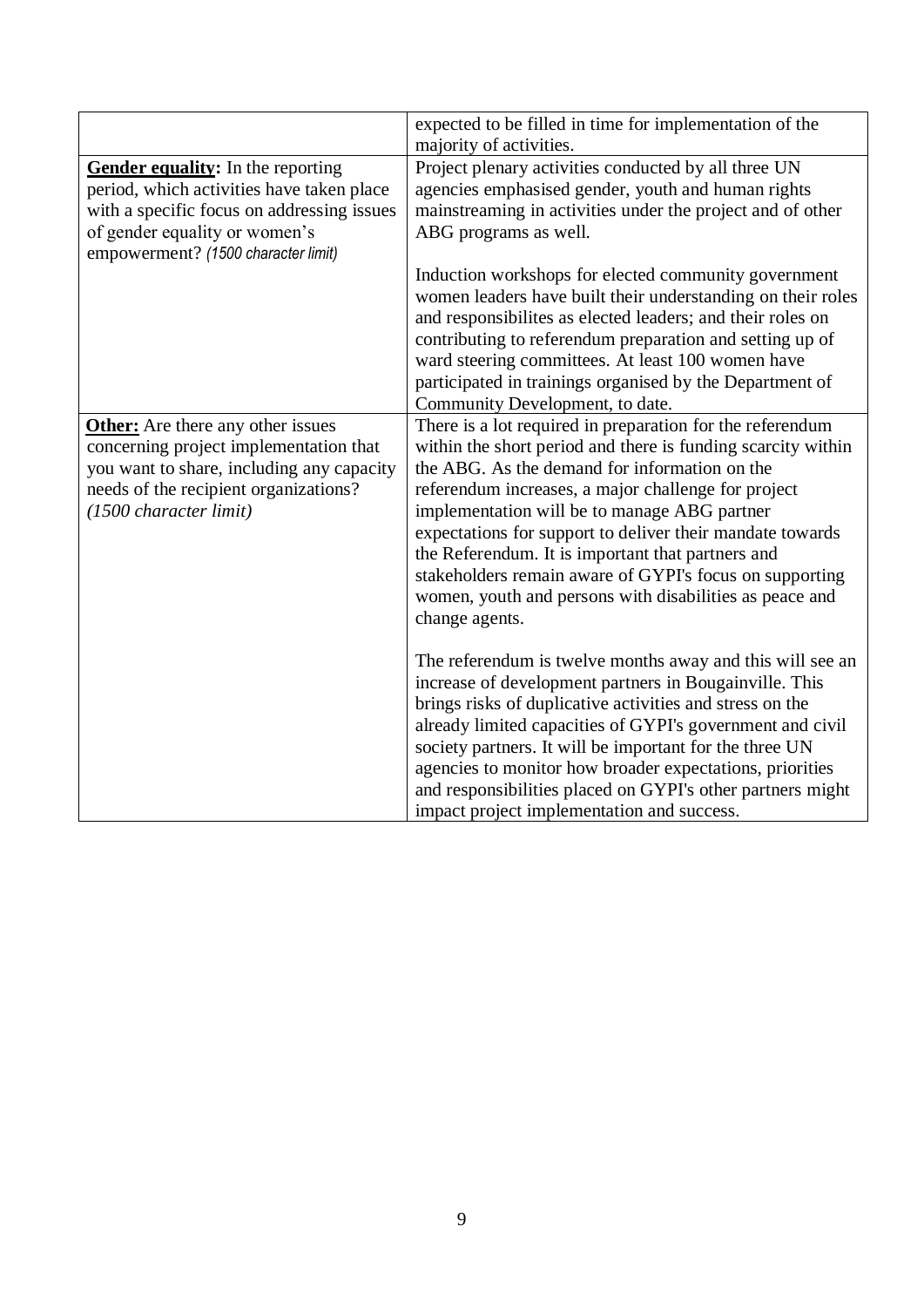**1.3 INDICATOR BASED PERFORMANCE ASSESSMENT***: Using the Project Results Framework as per the approved project document or any amendments- provide an update on the achievement of key indicators at both the outcome and output level in the table below (if your project has more indicators than provided in the table, select the most relevant ones with most relevant progress to highlight). Where it has not been possible to collect data on indicators, state this and provide any explanation.* Provide gender and age disaggregated data. (300 characters max per entry)

|                  | <b>Performance</b>         | <b>Indicator</b> | End of           | <b>Current indicator</b> | <b>Reasons for Variance/ Delay</b>       | <b>Adjustment of</b> |
|------------------|----------------------------|------------------|------------------|--------------------------|------------------------------------------|----------------------|
|                  | <b>Indicators</b>          | <b>Baseline</b>  | project          | progress                 | (if any)                                 | target (if any)      |
|                  |                            |                  | <b>Indicator</b> |                          |                                          |                      |
|                  |                            |                  | <b>Target</b>    |                          |                                          |                      |
| <b>Outcome 1</b> | Indicator 1.1              | $\Omega$         | $\overline{7}$   |                          | General comment: Subsequent GYPI         |                      |
| $\rm{ABG}$       | Proportion of ABG          |                  |                  |                          | reports will address this indicator. The |                      |
| institutions     | institutions<br>that       |                  |                  |                          | first third-period of the project has    |                      |
| are              | have plans<br>that         |                  |                  |                          | focused on partner and stakeholder       |                      |
| increasingly     | meaningfully               |                  |                  |                          | induction and capacity-building. Project |                      |
| accountable      | incorporate needs          |                  |                  |                          | verification of their efforts will occur |                      |
| to women         | and concerns of            |                  |                  |                          | throughout July 2018-June 2019.          |                      |
| and youth for    | women, youth and           |                  |                  |                          |                                          |                      |
| a free and       | with<br>persons            |                  |                  |                          |                                          |                      |
| fair             | disabilities for a         |                  |                  |                          |                                          |                      |
| Referendum.      | and<br>fair<br>free        |                  |                  |                          |                                          |                      |
|                  | Referendum.                |                  |                  |                          |                                          |                      |
|                  | Indicator 1.2              | 0%               | 70%              |                          | General comment: Subsequent GYPI         |                      |
|                  | of<br>Percentage           |                  |                  |                          | reports will address this indicator. The |                      |
|                  | women, youth and           |                  |                  |                          | first third-period of the project has    |                      |
|                  | with<br>persons            |                  |                  |                          | focused on partner and stakeholder       |                      |
|                  | disabilities<br>who        |                  |                  |                          | induction and capacity-building. Project |                      |
|                  | <b>ABG</b><br>feel<br>that |                  |                  |                          | verification of their efforts will occur |                      |
|                  | institutions<br>are        |                  |                  |                          | throughout July 2018-June 2019.          |                      |
|                  | accountable<br>to          |                  |                  |                          |                                          |                      |
|                  | their groups<br>and        |                  |                  |                          |                                          |                      |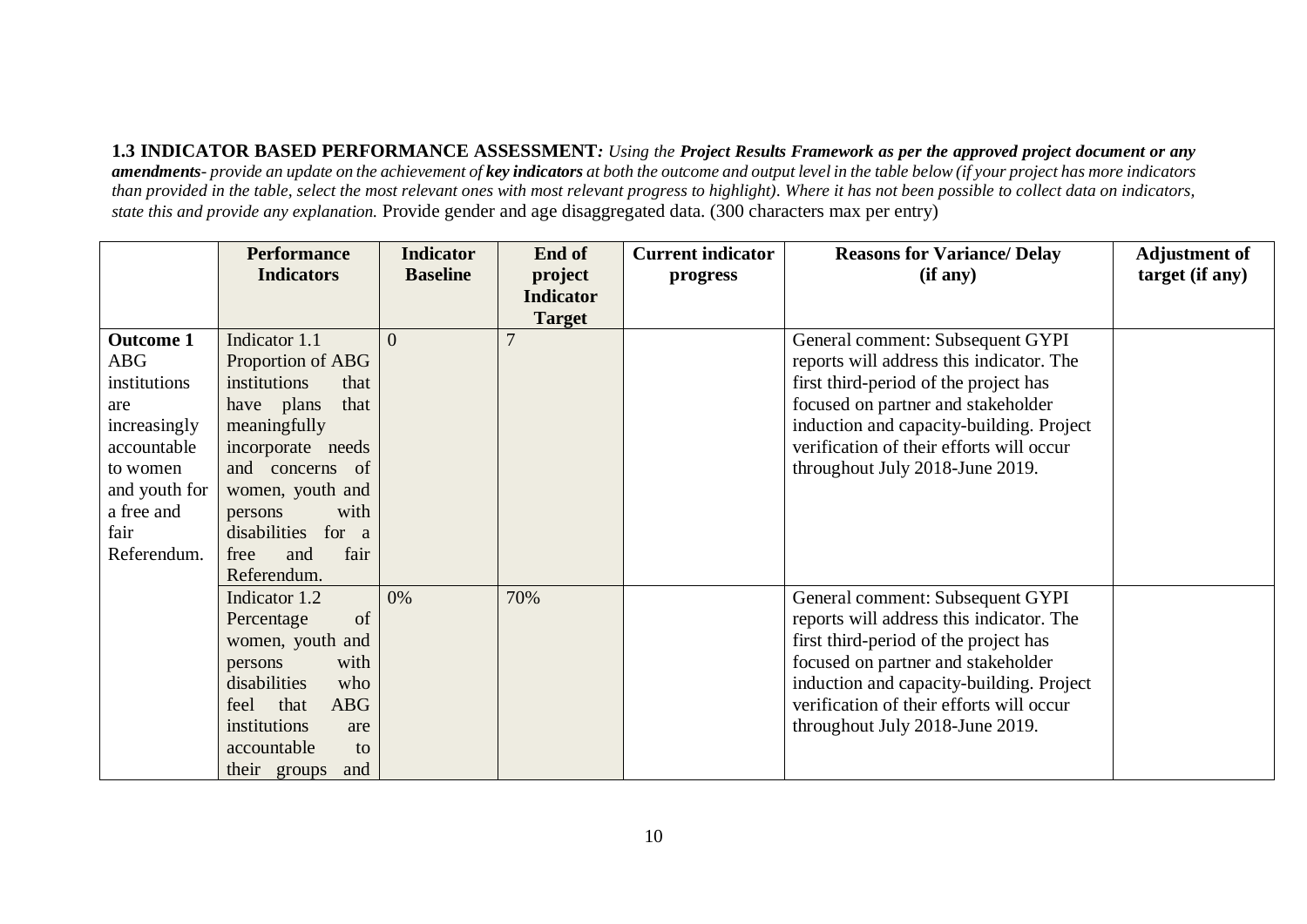|                                                                                                                                          | <b>Performance</b><br><b>Indicators</b>                                                                                                                                                         | <b>Indicator</b><br><b>Baseline</b> | End of<br>project<br><b>Indicator</b> | <b>Current indicator</b><br>progress                                                                                 | <b>Reasons for Variance/ Delay</b><br>(if any)                                                                                                                                                                                                                                                         | <b>Adjustment of</b><br>target (if any) |
|------------------------------------------------------------------------------------------------------------------------------------------|-------------------------------------------------------------------------------------------------------------------------------------------------------------------------------------------------|-------------------------------------|---------------------------------------|----------------------------------------------------------------------------------------------------------------------|--------------------------------------------------------------------------------------------------------------------------------------------------------------------------------------------------------------------------------------------------------------------------------------------------------|-----------------------------------------|
|                                                                                                                                          | include them in the<br>discussions on the<br>referendum.                                                                                                                                        |                                     | <b>Target</b>                         |                                                                                                                      |                                                                                                                                                                                                                                                                                                        |                                         |
|                                                                                                                                          | Indicator 1.3<br>N/A                                                                                                                                                                            |                                     |                                       |                                                                                                                      |                                                                                                                                                                                                                                                                                                        |                                         |
| Output 1.1<br>Responsible<br>institutions<br>have<br>strengthened<br>accountabilit<br>y to the<br>rights of<br>women and<br>youth in the | Indicator 1.1.1<br>Number<br>of<br>accountability<br>mechanisms<br>that<br>gender<br>are<br>responsive<br>and<br>inclusive<br>of<br>women and youth,<br>and persons living<br>with disabilities |                                     | 5                                     | Set up of the<br>Human Rights<br>Parliamentary<br>Committee is in<br>progress.                                       | General comment: Subsequent bi-annual<br>GYPI reports will address this indicator<br>as the majority of activities relevant to it<br>will take place during those reporting<br>periods.<br>Training on gender, youth, disabilities<br>sensitisation is expected to occur during<br>July-December 2018. |                                         |
| Referendum<br>process                                                                                                                    | Indicator 1.1.2<br>N/A                                                                                                                                                                          |                                     |                                       |                                                                                                                      |                                                                                                                                                                                                                                                                                                        |                                         |
| Output 1.2<br>Responsible<br>institutions<br>have<br>enhanced<br>capacity to<br>enable                                                   | Indicator 1.2.1<br>Number<br>of<br>institutional<br>mechanisms<br>in<br>which<br>place<br>the<br>support<br>of<br>engagement                                                                    | $\theta$                            | $\overline{7}$                        | The Department of<br>Community<br>Government has<br>enhanced its<br>capacity to support<br>its clients: 100<br>women |                                                                                                                                                                                                                                                                                                        |                                         |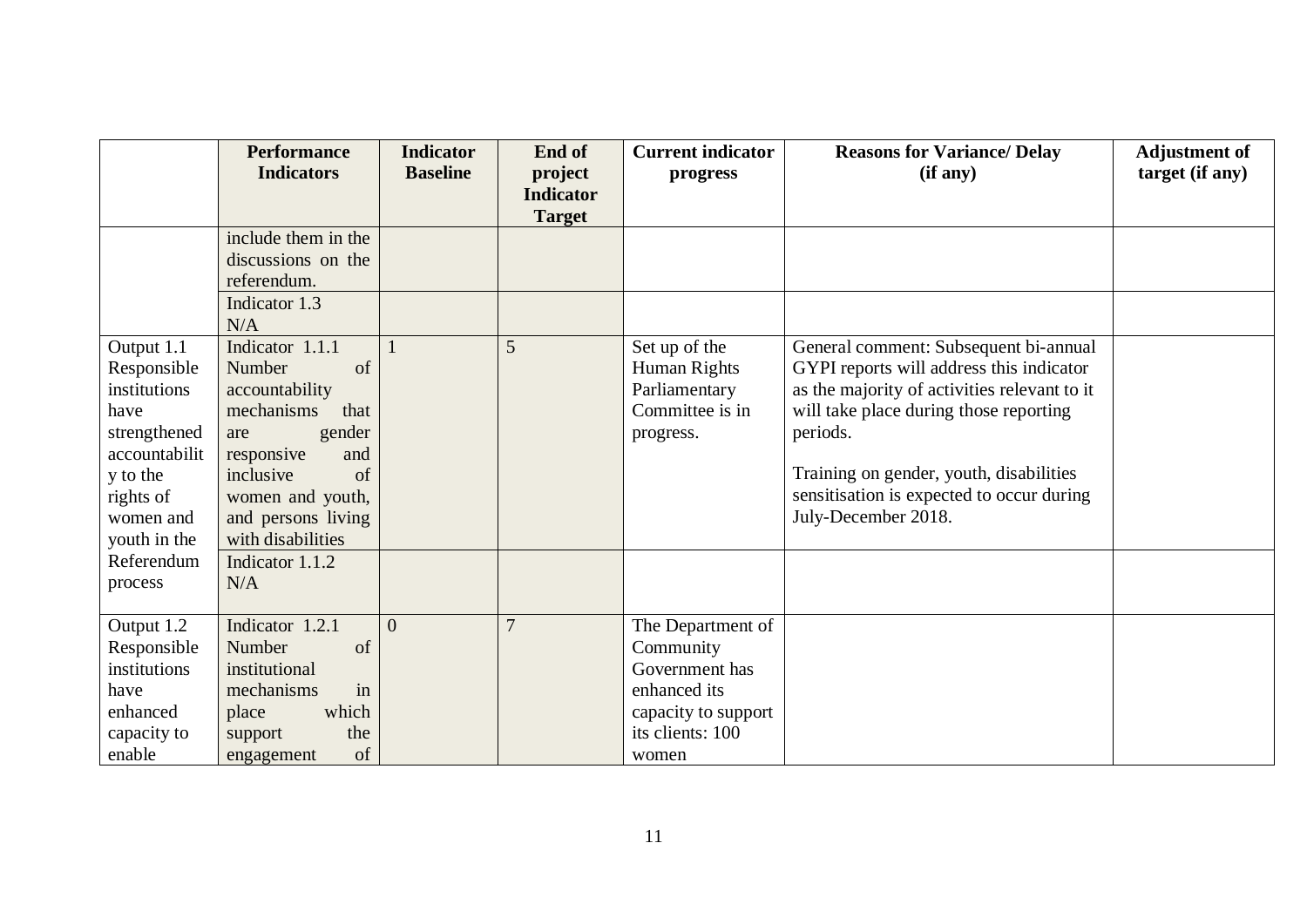|                                                                                                                                                             | <b>Performance</b><br><b>Indicators</b>                                                                                                                                                                         | <b>Indicator</b><br><b>Baseline</b> | End of<br>project<br><b>Indicator</b> | <b>Current indicator</b><br>progress                                                                                         | <b>Reasons for Variance/ Delay</b><br>(if any)                                                                                                                                                                                                                                         | <b>Adjustment of</b><br>target (if any) |
|-------------------------------------------------------------------------------------------------------------------------------------------------------------|-----------------------------------------------------------------------------------------------------------------------------------------------------------------------------------------------------------------|-------------------------------------|---------------------------------------|------------------------------------------------------------------------------------------------------------------------------|----------------------------------------------------------------------------------------------------------------------------------------------------------------------------------------------------------------------------------------------------------------------------------------|-----------------------------------------|
|                                                                                                                                                             |                                                                                                                                                                                                                 |                                     | <b>Target</b>                         |                                                                                                                              |                                                                                                                                                                                                                                                                                        |                                         |
| women and<br>youth to<br>effectively<br>engage in the<br>Referendum<br>process.                                                                             | women and youth<br>in the Referendum                                                                                                                                                                            |                                     |                                       | community<br>government<br>leaders trained in<br>community<br>government roles<br>and<br>responsibilities;<br>and reporting. |                                                                                                                                                                                                                                                                                        |                                         |
|                                                                                                                                                             | Indicator 1.2.2<br>N/A                                                                                                                                                                                          |                                     |                                       |                                                                                                                              |                                                                                                                                                                                                                                                                                        |                                         |
| Output 1.3<br>N/A                                                                                                                                           | Indicator 1.3.1                                                                                                                                                                                                 |                                     |                                       |                                                                                                                              |                                                                                                                                                                                                                                                                                        |                                         |
|                                                                                                                                                             | Indicator 1.3.2                                                                                                                                                                                                 |                                     |                                       |                                                                                                                              |                                                                                                                                                                                                                                                                                        |                                         |
| <b>Outcome 2</b><br>Women and<br>youth<br>effectively<br>participate in<br>delivering a<br>violence-free<br>Referendum<br>in the<br>Autonomous<br>Region of | Indicator 2.1<br>Percentage of 448<br>women<br>in<br>elected/appointed<br>public office who<br>participated<br>in<br>raising awareness<br>and building peave<br>in delivery of a<br>violence-free<br>Referendum | $\overline{0}$                      | 80%                                   |                                                                                                                              | General comment: The next bi-annual<br>GYPI report will address this indicator as<br>the majority of activities relevant to it<br>will take place during that reporting<br>period.<br>This period's activities have chiefly<br>focused capacity building for women's<br>participation. |                                         |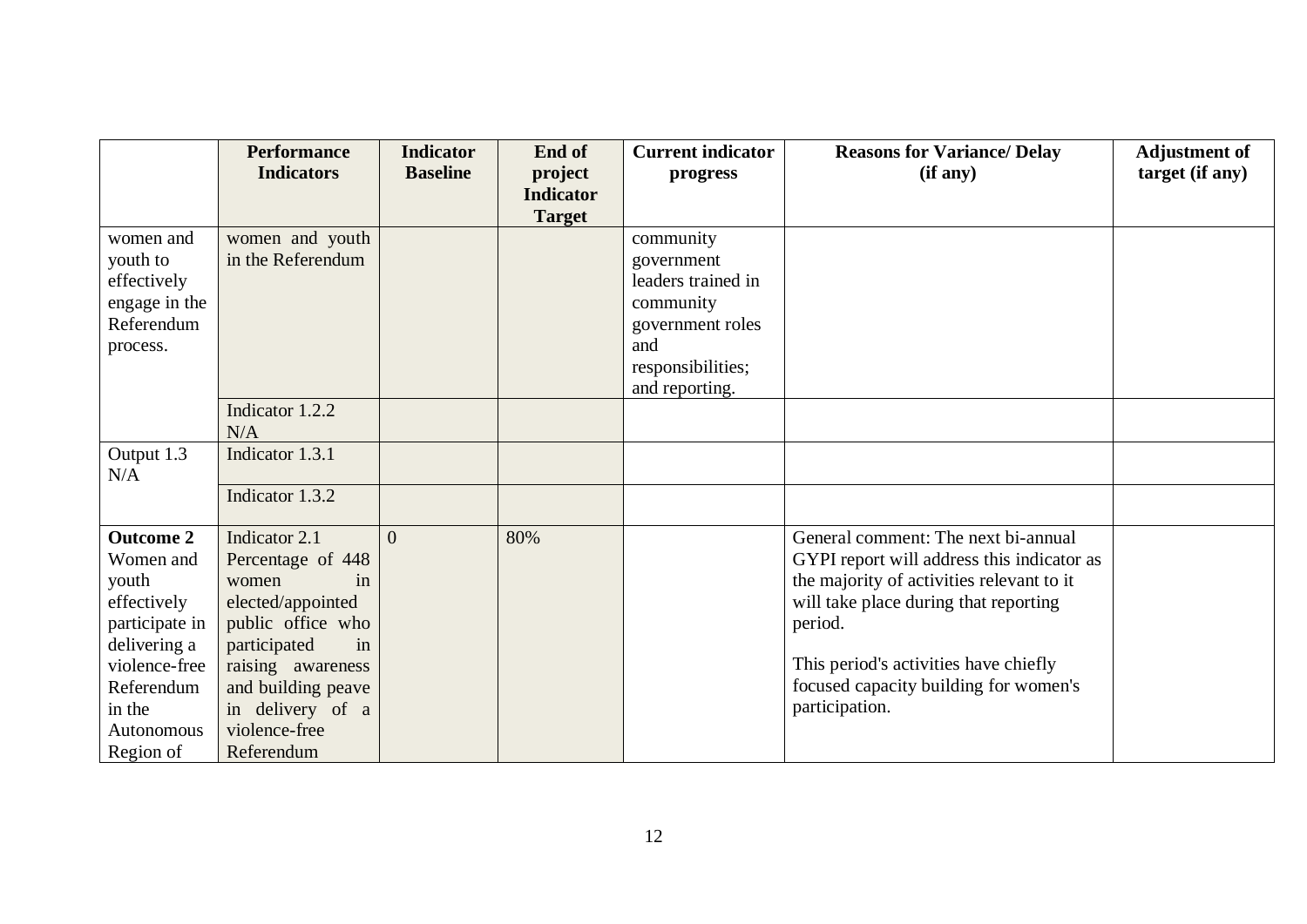|               | <b>Performance</b>   | <b>Indicator</b> | End of           | <b>Current indicator</b> | <b>Reasons for Variance/Delay</b>          | <b>Adjustment of</b> |
|---------------|----------------------|------------------|------------------|--------------------------|--------------------------------------------|----------------------|
|               | <b>Indicators</b>    | <b>Baseline</b>  | project          | progress                 | (if any)                                   | target (if any)      |
|               |                      |                  | <b>Indicator</b> |                          |                                            |                      |
|               |                      |                  | <b>Target</b>    |                          |                                            |                      |
| Bougainville. | Indicator 2.2        | $\theta$         | 80%              | 100 women                | General comment: The next bi-annual        |                      |
|               | of<br>Proportion     |                  |                  | community                | GYPI report will address this indicator as |                      |
|               | $2,240$ women at     |                  |                  | government               | the majority of activities relevant to it  |                      |
|               | community level in   |                  |                  | leaders were             | will take place during that reporting      |                      |
|               | target<br>areas      |                  |                  | inducted on              | period.                                    |                      |
|               | in the<br>engaged    |                  |                  | referendum               |                                            |                      |
|               | delivery<br>of<br>a  |                  |                  | readiness                | This period's activities have chiefly      |                      |
|               | violence-free        |                  |                  | checklists               | focused capacity building for women's      |                      |
|               | Referendum           |                  |                  |                          | participation.                             |                      |
|               | Indicator 2.3        | 0%               | 80%              |                          | General comment: The next bi-annual        |                      |
|               | Proportion<br>of     |                  |                  |                          | GYPI report will address this indicator as |                      |
|               | $2,600$ youth<br>in  |                  |                  |                          | the majority of activities relevant to it  |                      |
|               | community youth      |                  |                  |                          | will take place during that reporting      |                      |
|               | network engaged      |                  |                  |                          | period.                                    |                      |
|               | in the delivery of a |                  |                  |                          |                                            |                      |
|               | violence-free        |                  |                  |                          |                                            |                      |
|               | Referendum<br>and    |                  |                  |                          |                                            |                      |
|               | Referendum           |                  |                  |                          |                                            |                      |
|               | readiness            |                  |                  |                          |                                            |                      |
| Output 2.1    | Indicator 2.1.1      | $\Omega$         | $\overline{7}$   |                          |                                            |                      |
| Strengthened  | Number of women,     |                  |                  |                          |                                            |                      |
| capacity of   | youth and persons    |                  |                  |                          |                                            |                      |
| women and     | disabilities<br>with |                  |                  |                          |                                            |                      |
| youth to      | interactive          |                  |                  |                          |                                            |                      |
| foster unity  | mechanisms used      |                  |                  |                          |                                            |                      |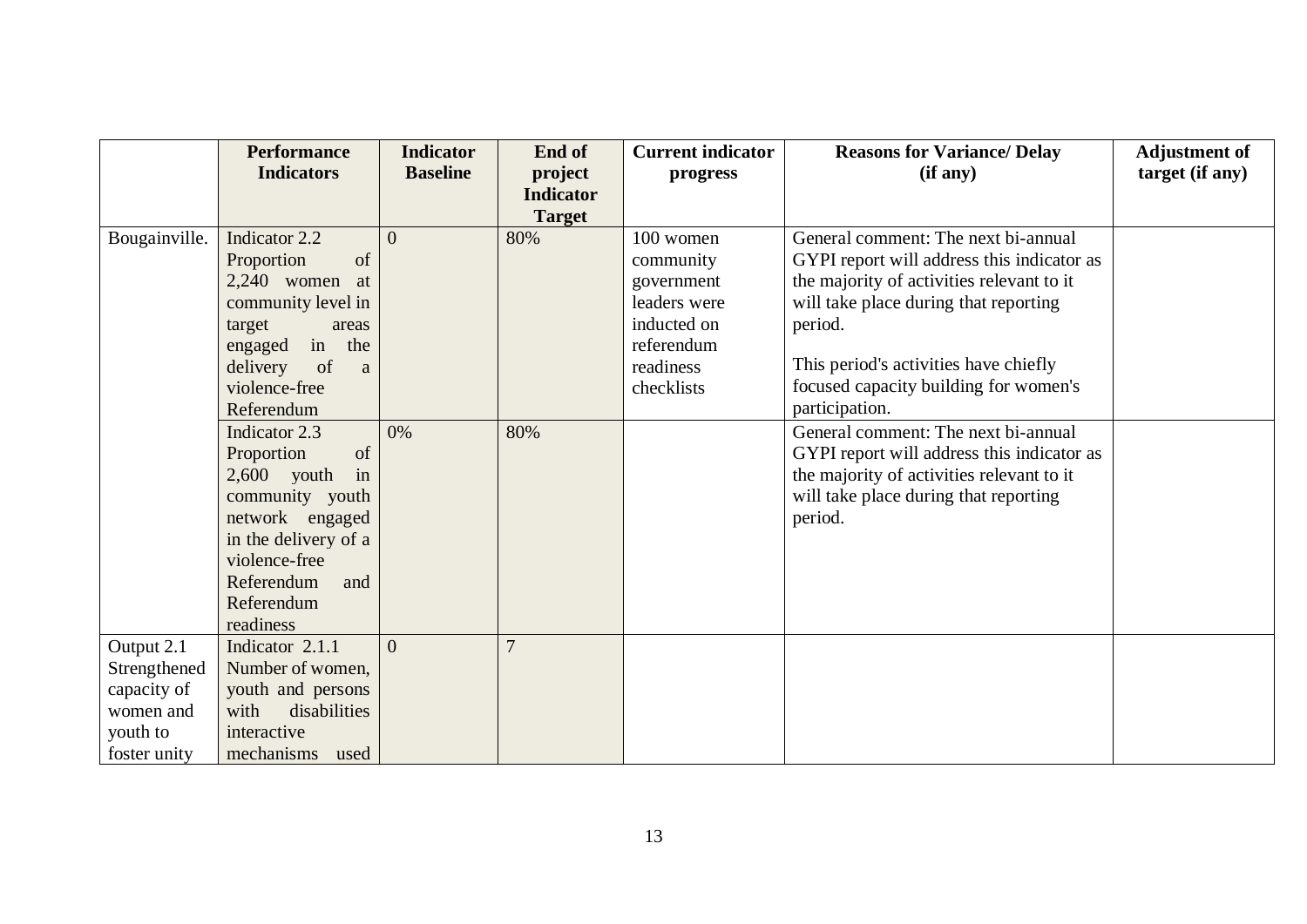|                                                                                                                                                                   | <b>Performance</b><br><b>Indicators</b>                                                                                                                                                                                                                         | <b>Indicator</b><br><b>Baseline</b> | End of<br>project                 | <b>Current indicator</b><br>progress | <b>Reasons for Variance/ Delay</b><br>(if any)                                                                                                                                                            | <b>Adjustment of</b><br>target (if any) |
|-------------------------------------------------------------------------------------------------------------------------------------------------------------------|-----------------------------------------------------------------------------------------------------------------------------------------------------------------------------------------------------------------------------------------------------------------|-------------------------------------|-----------------------------------|--------------------------------------|-----------------------------------------------------------------------------------------------------------------------------------------------------------------------------------------------------------|-----------------------------------------|
|                                                                                                                                                                   |                                                                                                                                                                                                                                                                 |                                     | <b>Indicator</b><br><b>Target</b> |                                      |                                                                                                                                                                                                           |                                         |
| and reduce<br>triggers of<br>conflict for a<br>violence-free<br>Referendum                                                                                        | to foster unity and<br>reduce triggers of<br>conflict<br>Indicator 2.1.2                                                                                                                                                                                        |                                     |                                   |                                      |                                                                                                                                                                                                           |                                         |
| Output 2.2<br>Increased<br>opportunities<br>and<br>incentives for<br>women and<br>youth to<br>support<br>social<br>cohesion and<br>peacebuildig<br>efforts in the | Indicator 2.2.1<br>Number of women,<br>youth,<br>persons<br>with disabilities led<br>that<br>programmes<br>the<br>support<br>of<br>engagement<br>women, youth and<br>with<br>persons<br>disabilities<br>in<br>peacebuilding<br>efforts and<br>the<br>Referendum | $\Omega$                            | 6                                 |                                      | General comment: The next bi-annual<br>GYPI report in December will be able to<br>address this indicator as the majority of<br>activities relevant to it will take place<br>during that reporting period. |                                         |
| Referendum<br>process                                                                                                                                             | Indicator 2.2.2                                                                                                                                                                                                                                                 |                                     |                                   |                                      |                                                                                                                                                                                                           |                                         |
| Output 2.3<br>N/A                                                                                                                                                 | Indicator 2.3.1<br>Indicator 2.3.2                                                                                                                                                                                                                              |                                     |                                   |                                      |                                                                                                                                                                                                           |                                         |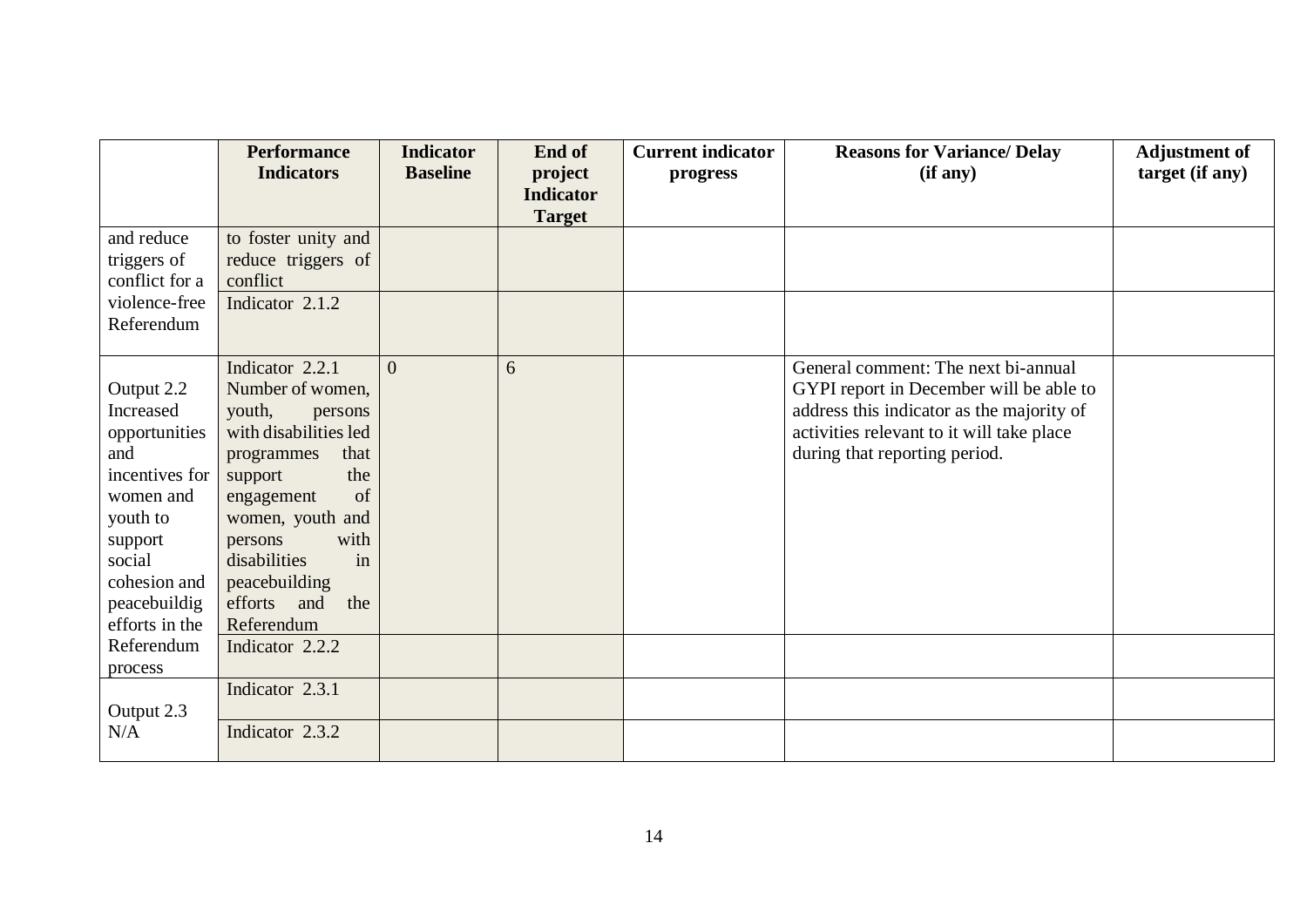|                                | <b>Performance</b><br><b>Indicators</b> | <b>Indicator</b><br><b>Baseline</b> | End of<br>project<br><b>Indicator</b><br><b>Target</b> | <b>Current indicator</b><br>progress | <b>Reasons for Variance/ Delay</b><br>(if any) | <b>Adjustment of</b><br>target (if any) |
|--------------------------------|-----------------------------------------|-------------------------------------|--------------------------------------------------------|--------------------------------------|------------------------------------------------|-----------------------------------------|
| <b>Outcome 3</b><br>N/A        | Indicator 3.1                           |                                     |                                                        |                                      |                                                |                                         |
|                                | Indicator 3.2                           |                                     |                                                        |                                      |                                                |                                         |
|                                | Indicator 3.3                           |                                     |                                                        |                                      |                                                |                                         |
| Output 3.1<br>N/A              | Indicator 3.1.1                         |                                     |                                                        |                                      |                                                |                                         |
|                                | Indicator 3.1.2                         |                                     |                                                        |                                      |                                                |                                         |
| Output 3.2<br>N/A              | Indicator 3.2.1                         |                                     |                                                        |                                      |                                                |                                         |
|                                | Indicator 3.2.2                         |                                     |                                                        |                                      |                                                |                                         |
| Output $3.\overline{3}$<br>N/A | Indicator 3.3.1                         |                                     |                                                        |                                      |                                                |                                         |
|                                | Indicator 3.3.2                         |                                     |                                                        |                                      |                                                |                                         |
| <b>Outcome 4</b><br>N/A        | Indicator 4.1                           |                                     |                                                        |                                      |                                                |                                         |
|                                | Indicator 4.2                           |                                     |                                                        |                                      |                                                |                                         |
|                                | Indicator 4.3                           |                                     |                                                        |                                      |                                                |                                         |
| Output 4.1                     | Indicator 4.1.1                         |                                     |                                                        |                                      |                                                |                                         |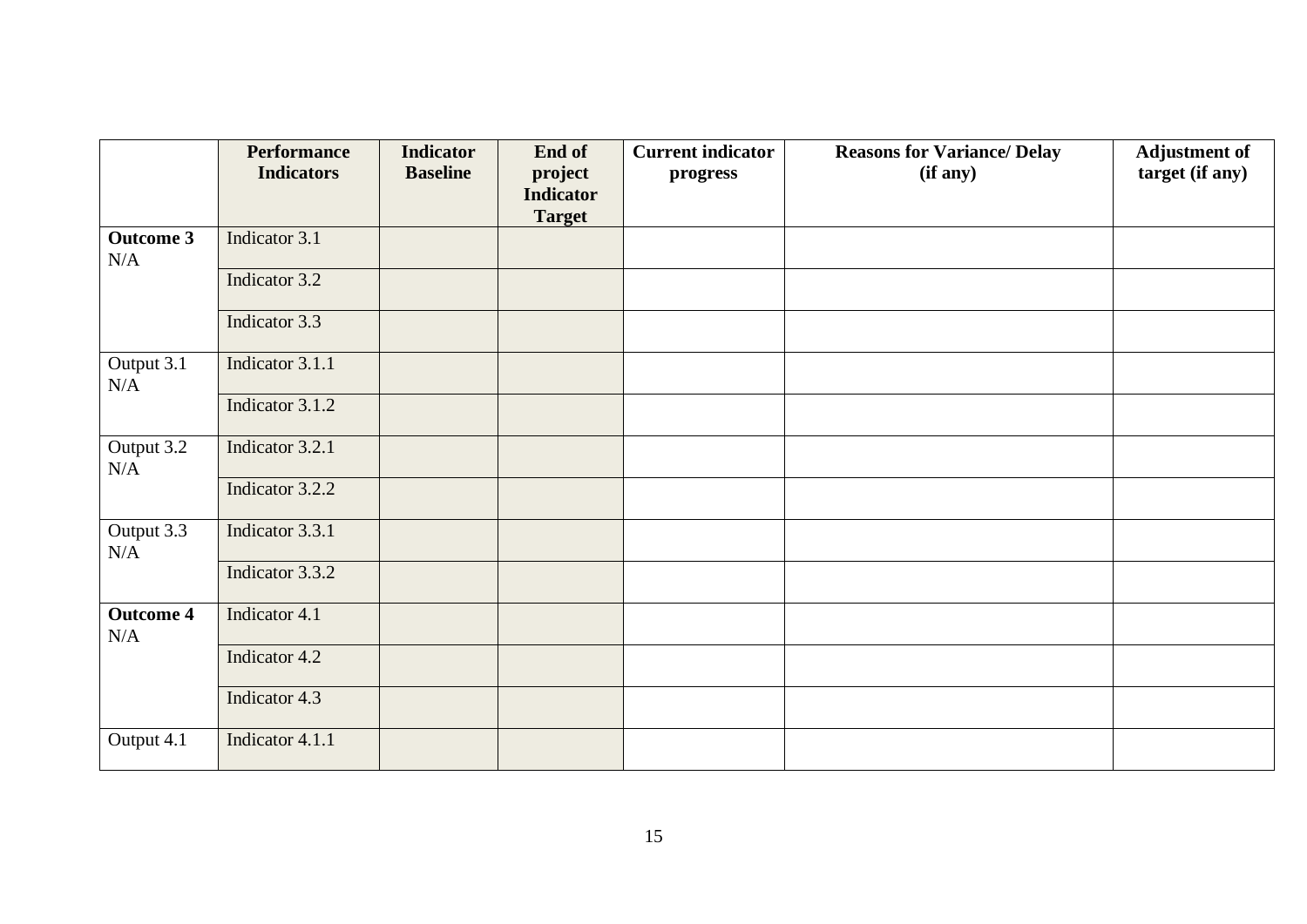|                   | <b>Performance</b><br><b>Indicators</b> | <b>Indicator</b><br><b>Baseline</b> | End of<br>project<br><b>Indicator</b><br><b>Target</b> | <b>Current indicator</b><br>progress | <b>Reasons for Variance/ Delay</b><br>(if any) | <b>Adjustment of</b><br>target (if any) |
|-------------------|-----------------------------------------|-------------------------------------|--------------------------------------------------------|--------------------------------------|------------------------------------------------|-----------------------------------------|
| N/A               | Indicator 4.1.2                         |                                     |                                                        |                                      |                                                |                                         |
| Output 4.2<br>N/A | Indicator 4.2.1                         |                                     |                                                        |                                      |                                                |                                         |
|                   | Indicator 4.2.2                         |                                     |                                                        |                                      |                                                |                                         |
| Output 4.3<br>N/A | Indicator 4.3.1                         |                                     |                                                        |                                      |                                                |                                         |
|                   | Indicator 4.3.2                         |                                     |                                                        |                                      |                                                |                                         |